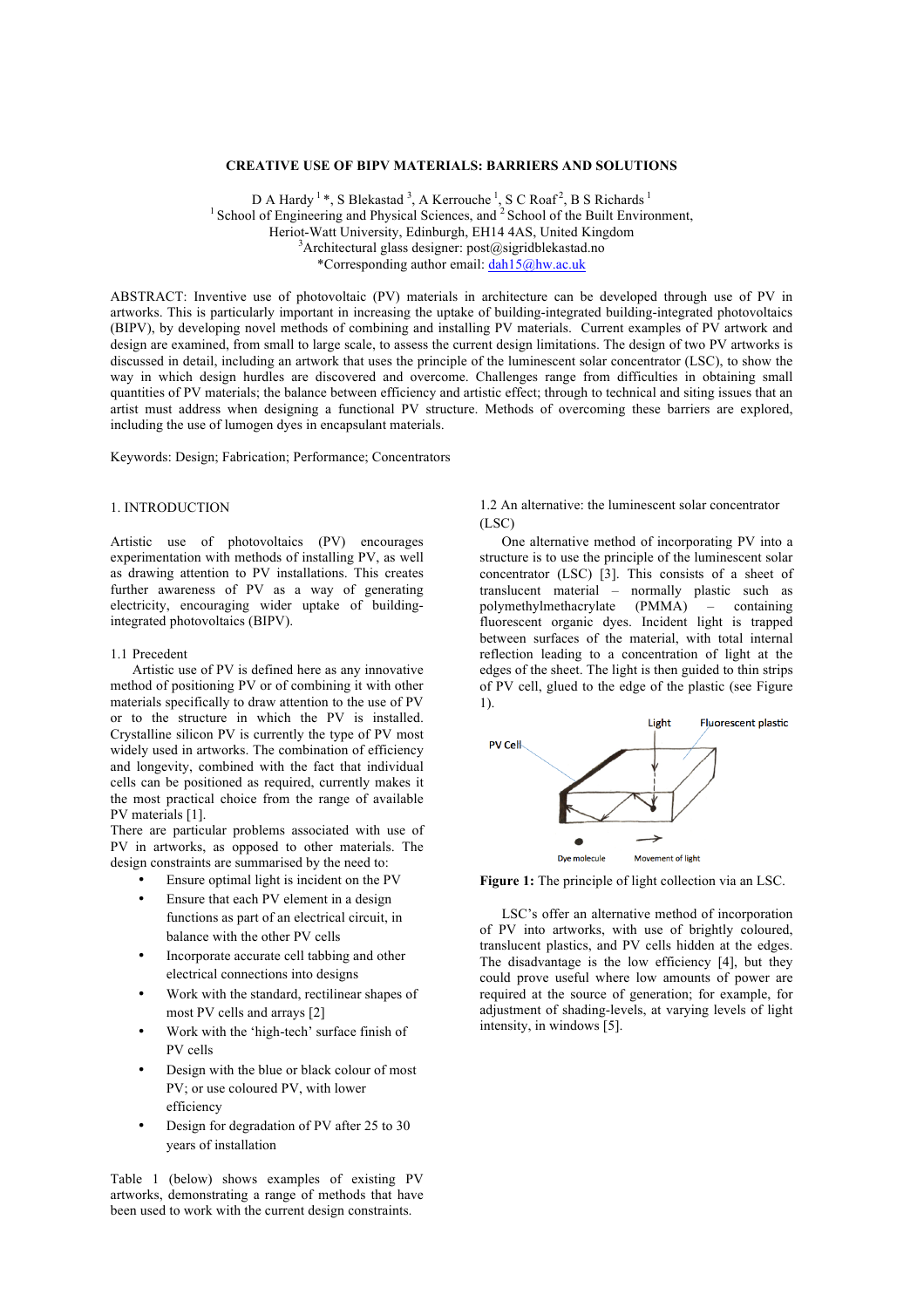**Table I:** Examples of PV artworks and innovative use of BIPV in architecture.

| Details of artwork and location<br>(All photographs by Dorothy Hardy, 2011)         | Photo | Way in which limitations of design<br>with PV are overcome                                                           |
|-------------------------------------------------------------------------------------|-------|----------------------------------------------------------------------------------------------------------------------|
| Houseboat in Copenhagen, designed by Cecilia<br>Wendt and Rikke Luther              |       | Wide spacing of cells to allow light<br>through to the interior.<br>Use of circular cells and a novel<br>array shape |
| Anita Jørgensen's PV and neon artwork on the<br>side of Prøvehallen, Valby, Denmark |       | Novel array<br>layout with neon<br>lighting over the<br>PV cells.                                                    |
| Photovoltaic array in Eriksgade, Copenhagen                                         |       | Novel siting and array shape                                                                                         |

# 2. METHOD

Two experimental PV artworks were designed with the aim of finding ways of incorporating PV cells into translucent artworks for display in windows.

The two artworks (as shown in Figure 2) used two different principles:

- 1. Incorporating PV cells in a standard array;
- 2. Using the LSC principle to make an artwork.





**Figure 2:** (Left) Artwork incorporating PV in a standard array, with cells positioned perpendicular to incoming light; (Right) LSC-based artwork, with PV strip cells glued to the edges of fluorescent PMMA, to receive light transmitted by total internal reflection.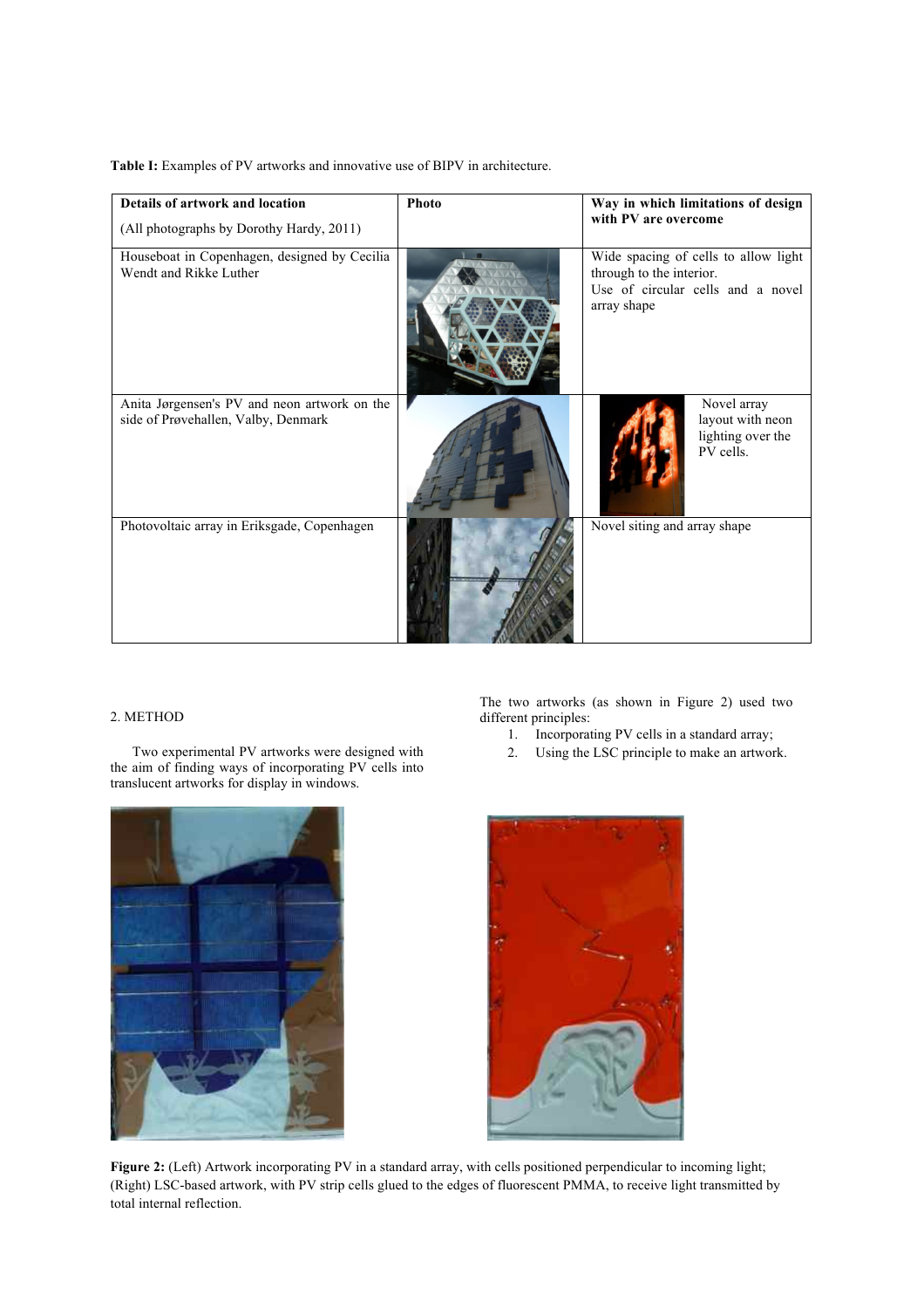# 2.1 Details of both artworks

Silicon cells (X Group, Italy) were used in the standard array construction. Manufacturer's data for these cells gives an expected power between 3.75 to 4.04W at 1000  $\text{Wm}^2$  [6].

The LSC artwork incorporated laser-groove, buried-contact (LGBC) silicon strip cells fabricated by NaREC (UK). Tabbing strips were soldered to the `PV strip cells, which were then glued to the edges of fluorescent, red PMMA sheets with a two-part epoxy glue.

Both artworks incorporated engraving on glass: to add detail around the standard array and to provide a focal point in the LSC artwork. In the design of the artwork with a conventional PV array, the aim was to detract attention from the square PV cell shapes by use of a curved piece of blue glass behind the PV cells, and by incorporating broken PV cells into the array shape. These broken cell pieces were not connected into the electrical circuit. Sections of metal tabbing strip were used decoratively across the LSC artwork. These reflected light, especially in conditions of low lighting, adding interest to the artwork. The artworks were secured between sheets of float glass using UV-cure

glue. The process of design and construction of the two artworks enabled the main obstacles to PV artwork construction to be identified. Table II gives details of these.

Both artworks and the test piece were tested in solar simulators to discover the amount of electricity that each would generate under standard test conditions. The larger solar simulator, used for the two artworks, contained Osram metal halide lamps (type HMI 1200 W/SEL) with parabolic reflectors. It was necessary to test the artworks at irradiances lower than the standard 1000 Wm<sup>-2</sup>. An average irradiance of 365 Wm-2 was used for the artwork with the standard PV array, and 351  $Wm^{-2}$  for the LSC artwork. Temperatures varied between 22 and 48C in this simulator, but were kept at the standard 25C for measurements in the ABET solar simulator. Individual PV cells of the type used in each artwork were tested with the artworks, in the solar simulator that incorporated metal halide lamps, and then in the ABET solar simulator, at standard test conditions of 1000  $Wm^{-2}$  and 25C.

**Table II:** Design and construction hurdles for PV artworks: standard and LSC.

| <b>Process to be achieved</b>                       | Design hurdles for artwork                                                                                                                                      | Design hurdles for LSC                                                                                                                                                    | Methods of overcoming                                                                                  |
|-----------------------------------------------------|-----------------------------------------------------------------------------------------------------------------------------------------------------------------|---------------------------------------------------------------------------------------------------------------------------------------------------------------------------|--------------------------------------------------------------------------------------------------------|
|                                                     | with standard array                                                                                                                                             | artwork                                                                                                                                                                   | limitations                                                                                            |
| Sourcing PV cells                                   | Difficulties<br>finding<br>in<br>suppliers prepared to sell<br>small quantities of PV cells<br>without encapsulation                                            | Difficult to source the long,<br>thin strip cells needed.                                                                                                                 | Use high-speed saws or<br>laser cutting to make strip<br>from<br>standard.<br>cells<br>square PV cells |
| Deciding where to include<br>PV cells in an artwork | PV.<br>the<br>Ensuring<br>that<br>receives optimum amounts<br>through correct<br>of light,<br>siting and use of PV cover<br>glass, not standard, float<br>glass | The need for straight edges<br>to attach crystalline PV<br>cells with good<br>optical<br>coupling.<br>Current-matching<br>requirements for<br>optimal<br>power generation | Casting PV<br>$\bullet$<br>within LSC's<br>Use of flexible<br>$\bullet$<br>PV (lower<br>efficiency)    |
| Creating an electrical circuit<br>with PV cells     | Learn cell tabbing method<br>tabbing<br>Solder<br>to<br>cells<br>accurately                                                                                     | Solder tabbing to thin strips<br>of PV cell then connect up<br>the circuit                                                                                                | Use of conductive tape<br>instead of solder                                                            |
| Connecting charging<br>and<br>dissipation circuits  | find/design<br>The need<br>to<br>electrical components that fit<br>in with the artwork.                                                                         | Find uses for very small<br>amounts of power                                                                                                                              | of<br>off-the-shelf<br>Use<br>circuits                                                                 |

#### 2.2 LSC made by staining EVA sheet

An LSC test piece was constructed by dyeing EVA encapsulant material. This method gave a way of adding a fluorescent layer without the need to use a sheet of plastic such as PMMA.

Lumogen dyes can be included in encapsulants for luminescent down-shifting [7], or to create a fluorescent layer for use in a LSC [3]. The LSC test piece was constructed using EVA sheet stained with the fluorescent dye, BASF Lumogen Red 305 (Figure 2a). The dye was dissolved in toluene, then the solution was poured onto the EVA sheet and spread out using a glass pipette. Once the EVA sheet had dried, it was laminated between sheets of float glass. A PV strip cell was made by cutting a NaREC 18%-efficient, screenprinted cell into strips. One cell was glued to the

side of the glass to create a basic LSC (as shown in Figure 2b).



**Figure 2a:** EVA sheet stained with Lumogen Red 305 dye, then laminated between sheets of float glass.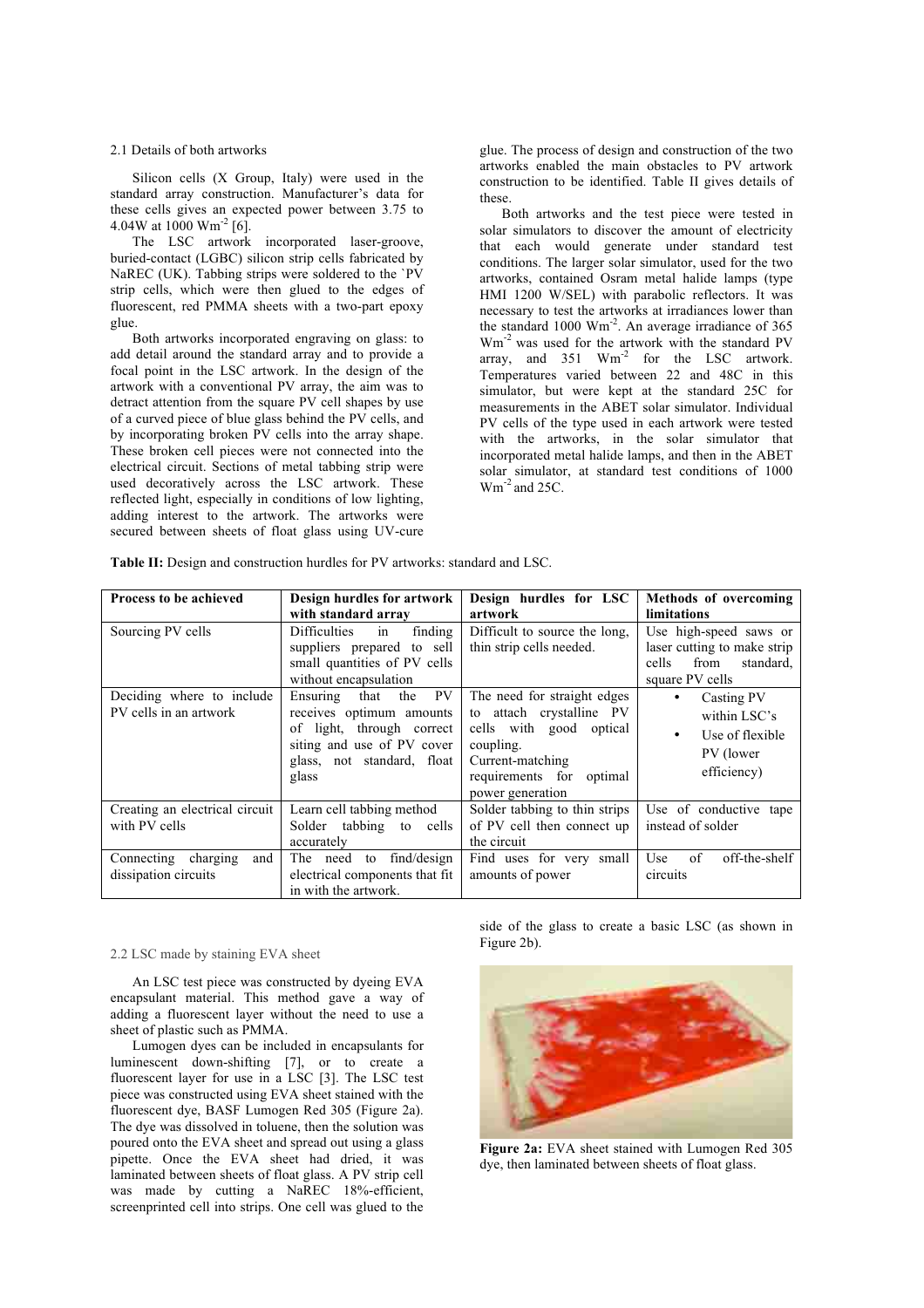

**Figure 2b:** Structure of the LSC made using the process described in section 2.2.

# 3. RESULTS AND DISCUSSION

#### 3.1 Artistic results

The design process as carried out was focused on fitting PV into artworks in novel ways. The methods used were:

### Standard array

- Translucent, coloured glass shapes behind PV cells to avoid an overall impression of blue and black squares
- Use of broken PV cells, to add contrasting shapes
- Engraved details on glass to add interest

# Luminescent solar concentrator artwork

- Use of brightly-coloured, fluorescent PMMA sheet
- PV cells hidden at the edges of the artwork
- Tabbing strip used decoratively

#### 3.2 Ideal design process

Ideally, the electricity use for each artwork would have been decided at the start of the design process, and the solar array sized accordingly. The ideal design process for a PV artwork that is not connected to the grid, is:

- Decide on a use for the electricity to be generated by the artwork
- Decide on the required amount of electricity, including storage options
- Assess lighting levels in the chosen location
- Decide on the type of PV cell to be used and the required array size
- Fit the PV array into the artwork design

Use of this process puts the design of the artwork itself at the end of a long series of decisions. Choosing to focus on ways of fitting PV into artworks highlighted the possibilities for innovative design with PV, but meant that electricity use was not considered until the artworks were completed.

A charge-dissipation circuit, containing an LED and two AA-size batteries, was constructed for the artwork with the standard PV array. It was necessary to construct a circuit that doubled the voltage from the array in order to charge the batteries effectively. The circuit was designed so that the LED illuminated at low light levels. Siting the array in a window or in a gallery setting with standard illumination would make use of an LED impractical, as lighting levels would not, normally be low enough for the LED to illuminate in

daylight hours, when viewers were present. Use of a device generating sound or movement could be more appropriate for these settings, but would have to be designed to fit with the artwork [8].

#### 3.3 Performance of the artworks

The current-voltage (I-V) and power-voltage (P-V) curves were compared (see Figures 3 and 4), to show the deviation from standard test conditions in the larger solar simulator, which was used to measure the performance of the artworks. The simulator containing metal halide lamps was operated at a much lower power than the ABET solar simulator, resulting in much lower current and power from both types of PV cell; with voltage also slightly reduced. The light spectrum from the metal halide lamps differed from that produced by the ABET solar simulator, creating a slightly uneven P-V curve for the X group cell.



**Figure 3:** I-V and P-V curves for X group cells under two solar simulators.



**Figure 4:** I-V and P-V curves for Narec PV strip cells under 2 solar simulators.

The two artworks were tested in the large solar simulator that contained metal halide lamps. The I-V and P-V curves for the artworks (as shown in Figures 5 and 6) are each compared with an I-V curve from an individual PV cell, of the type used in the artwork: an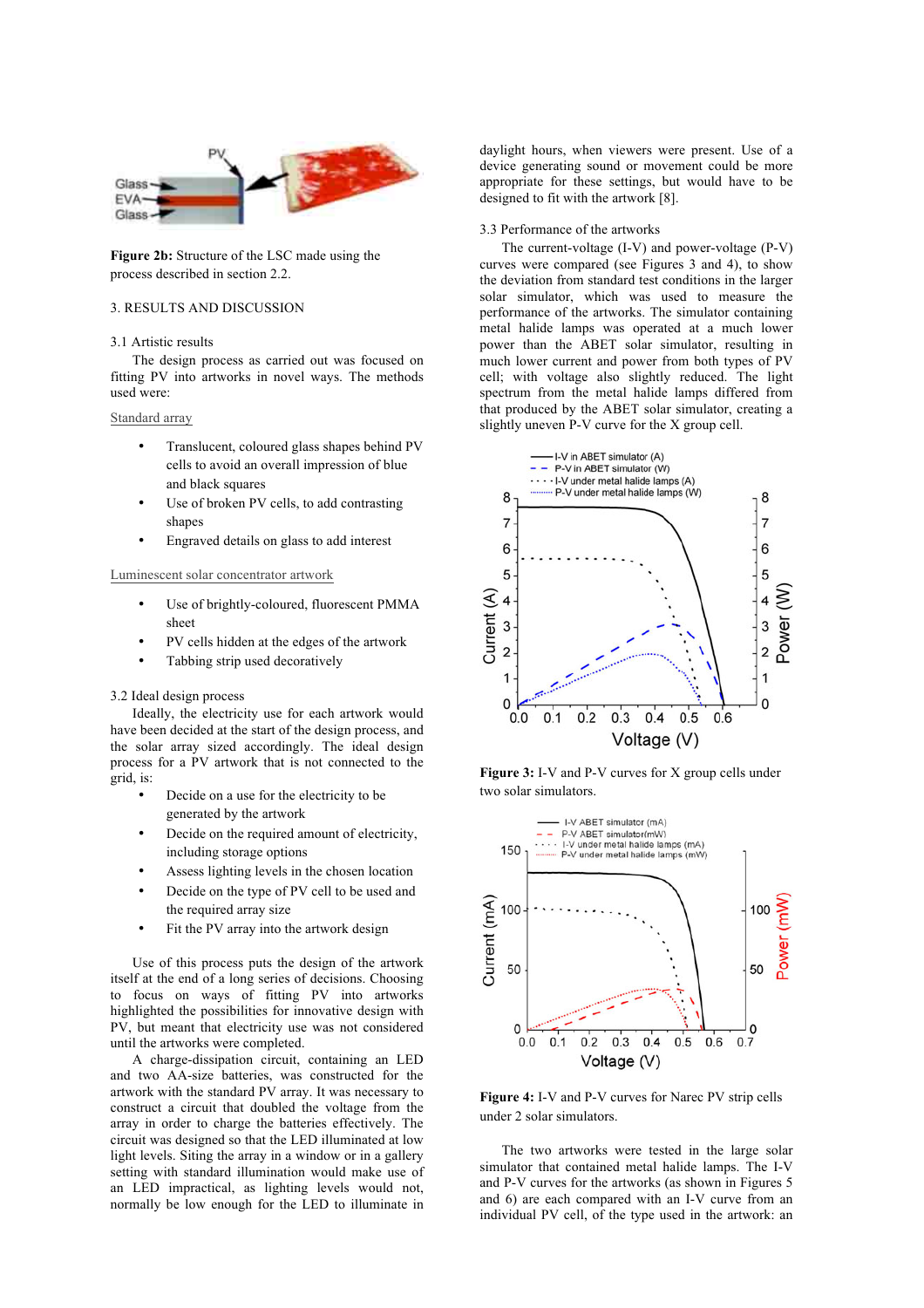X group cell for the artwork with the standard PV array design; and a PV strip cell for the LSC artwork. This shows how performance varies between individual PV cells and cells connected up as part of each artwork.



**Figure 5:** Comparison of I-V and P-V curves for the artwork with the standard PV array and a PV cell of the type used in the artwork under metal halide lamps.



Figure 6: Comparison of I-V and P-V curves for the LSC artwork and for a PV strip cell of the type used in the artwork under metal halide lamps.

The artwork with a standard PV array produced a current and power much lower than expected, as shown in Figure 5, where the current from an individual cell is 7.7A, but the artwork produces only 1.5A. This could be due to faults in the circuitry, or to the use of standard float glass, instead of photovoltaic cover glass, leading to less light reaching the cell. Circuitry in contact with the tin layer, that is present on float glass, could also have caused loss of electrical power.

The LSC artwork contains 11 PV strip cells, and displayed a voltage just over 11 times that of 1 strip cell, but with a reduced current. Light reaches the PV cells, which are attached to the edges of the LSC artwork, by a process of total internal reflection through the PMMA. Losses take place in this process [3] resulting in a reduced current from the PV cells.

# 3.4 LSC made with dyed encapsulant

A comparison was made between the amount of electricity generated by one PV strip cell, and by the LSC itself (Figure 7). The LSC functioned, producing a small amount of power, proving that the concept worked. The difference between current produced by the strip cell, and that produced by the LSC, is greater than that shown for the LSC artwork and strip cell (Figure 6). This could be due to fluorescent dye being less well distributed through the EVA than through the PMMA, and the fact that the glass layers, with which the PV cell is also in contact, do not contain fluorescent dye, creating an LSC with dye contained in one, thin layer. The boundaries between glass and EVA are also likely to cause some losses as light moves across them, during total internal reflection, resulting in less light reaching the PV cell at the edge of the device.



**Figure 7:** I-V and P-V curves for an LSC made with dyed encapsulant, and for a single PV strip cell, in the ABET solar simulator.

### 4 CONCLUSIONS

A design process that focused on use of PV as an artistic medium, led to designs that were not dominated by blue and black, square PV shapes, and allowed exploration of several ways of incorporating PV into artworks. Ideally, electricity use would have been considered at the same time as the artistic design process.

Luminescent solar concentrator artworks, where the PV cells are hidden at the edges, offer the most design flexibility, but produce least electricity. They could be useful for applications where very low amounts of power are required. Use of fluorescent dyes in PV encapsulant materials is also promising as a way to add variety to PV arrays at minimal additional cost.

### 5 ACKNOWLEDGEMENT

This research was made possible through funding from the Leverhulme Trust.

### 6 REFERENCES

[1] Hardy, D., Kerrouche, A., Roaf, S. & Richards, B. S. 2011. The Search for Building-Integrated PV Materials with Good Aesthetic Potential: